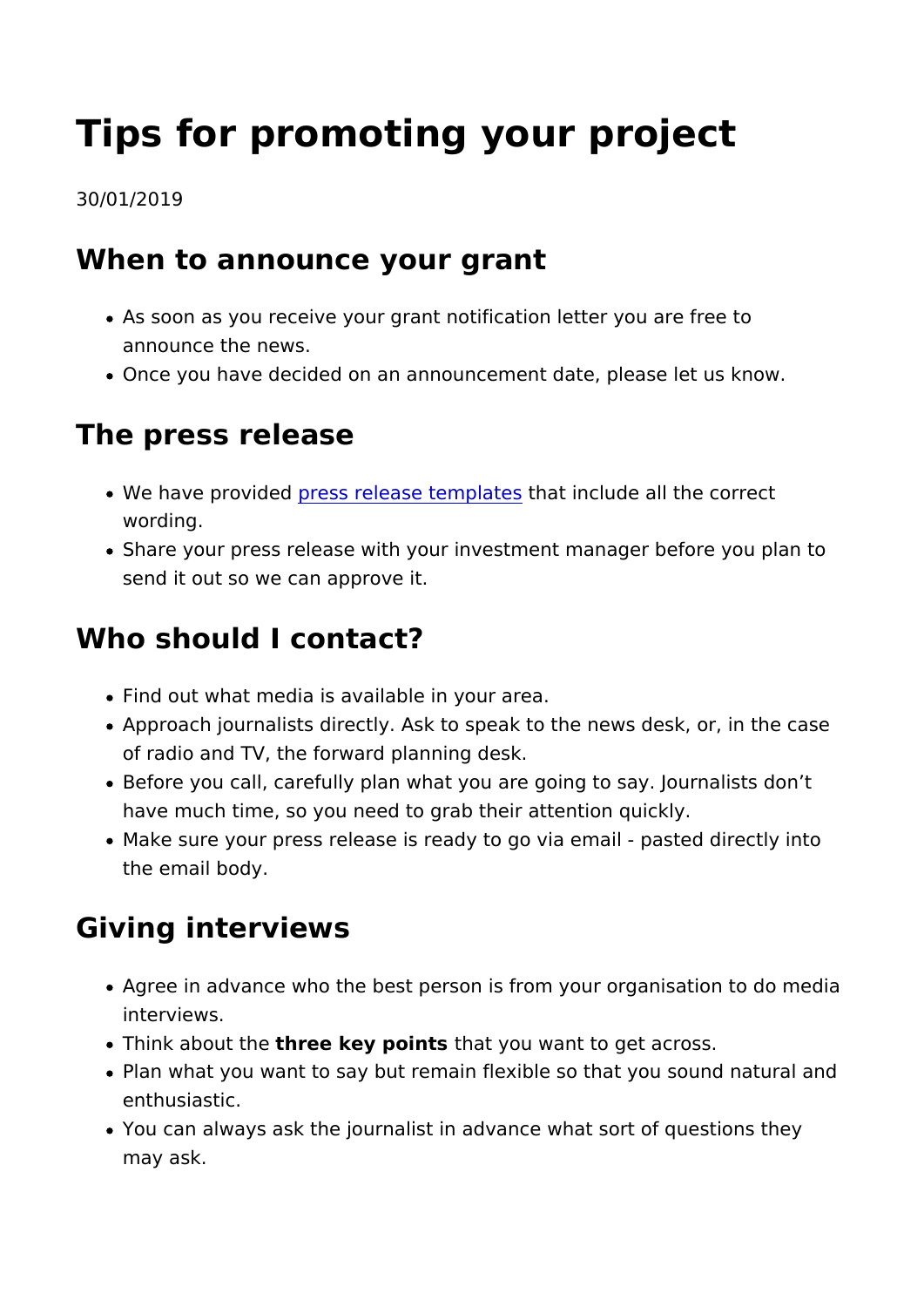- . If it s a radio interview, find out if it s live or pre-recorded
- Please let us know in advance if you have lined up any inter often offer someone to speak too.
- Remember to credit The National Lottery where appropriate interview.

#### Getting visual

- $\bullet$  The media are always looking for interesting, high quality,  $\epsilon$ images to make their pages and the story come to life. Reme any good quality photos relating to the project alongside yo
- If there is a strong visual element to your project you could media to a photo call at your project (no big cheques or Lot please!). Have your press release ready to hand out to journ of the photocall. Also don t forget to share everything to an couldn t make it.
- Providing us with images of your project is an important con grant award. It is good practice to send photos to us throug of your project.
- . We have specific guidanphodo gthe phy of National Lottery-sup [projec](https://www.heritagefund.org.uk/node/110186)ts .

#### Keep the media posted

The media is often interested to know when a project has finish milestone has been reached they like an opening or a finale e

Try to get members of the public there, including local communi and schools, local celebrities, local MPs and any beneficiaries.

The more people you can find who think the project is brilliant, media coverage you will probably get.

#### Contacting your MP

Don't forget that there may be strong local support to be gained politicians, local dignitaries or MPs.

 $\bullet$  Invite them to endorse your project within the press release or get them involved in a photo call.